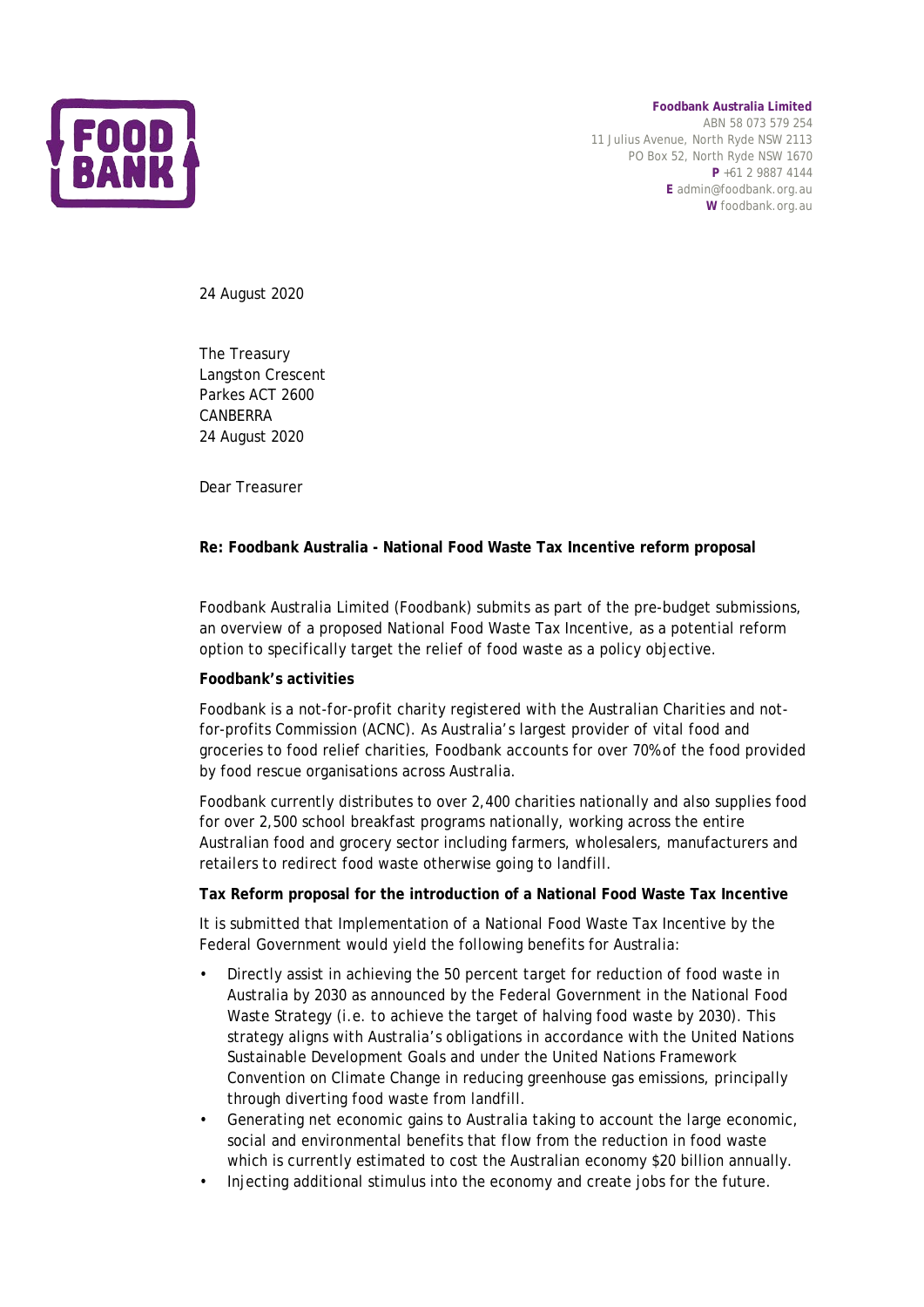In summary, we consider that the introduction of a specific food waste tax incentive in Australia (covering both the donation of food as well as related services, including freight, packaging, storage and distribution) should further incentivise the reduction of food waste in Australia giving rise to large net social, economic and environmental returns for all Australians both now and into the future.

As part of this submission we have included details of the proposed tax incentive as well as a policy costing request for reference by Treasury.

We can be contacted on (02) 9887 4177 to further discuss this tax reform proposal.

Yours sincerely

Brianna Casey Chief Executive Officer - Foodbank Australia

Att:

Appendix One – Proposed National Food Waste Tax Incentive summary

Appendix Two – Treasury Policy Costing Request supporting the National Food Waste Tax Incentive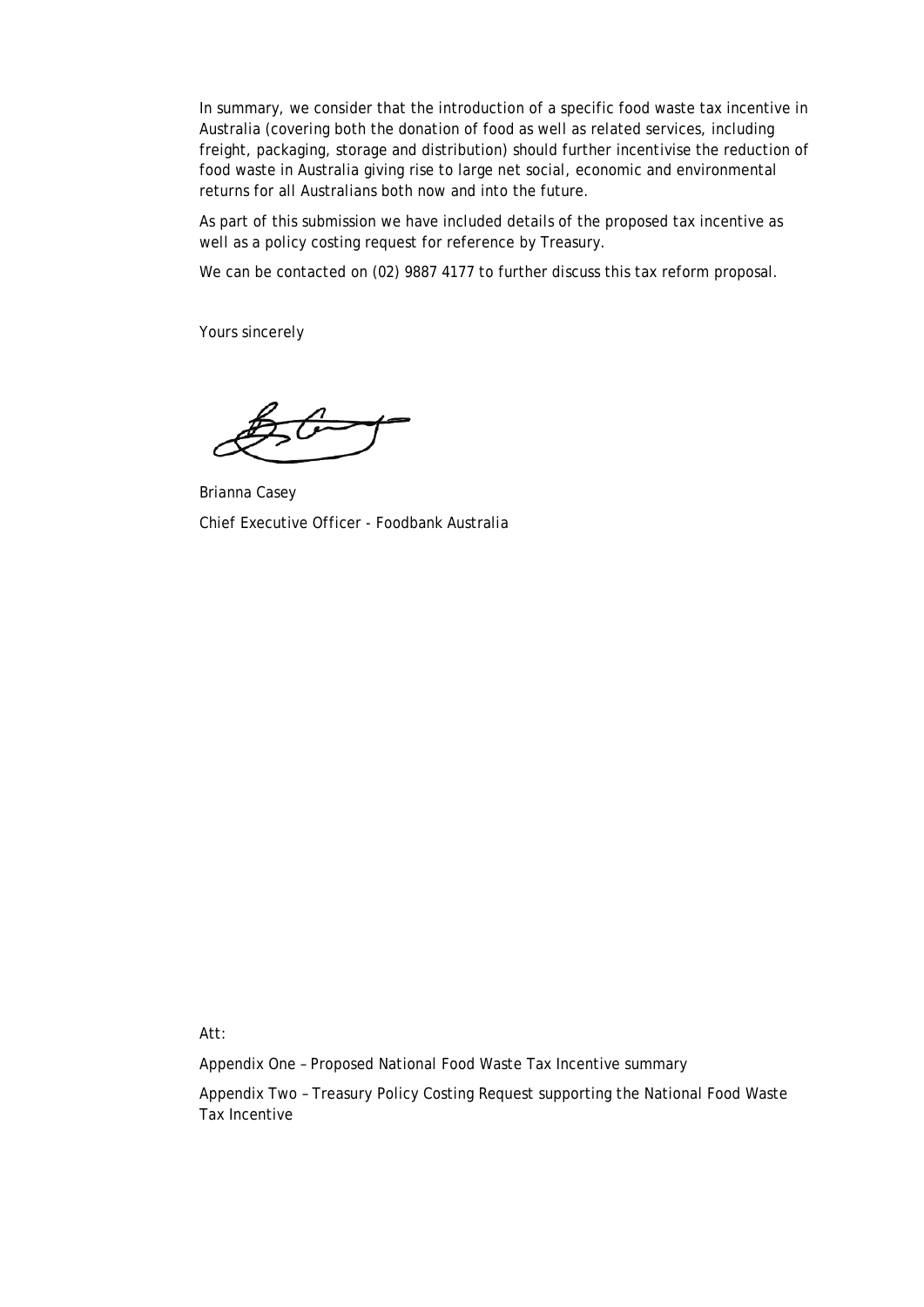Appendix One: Proposed National Food Waste Tax Incentive

### **Overview of food relief tax incentive policy**

Whilst the income tax law in Australia contains an extensive regime providing for the tax deductibility of charitable donations, it does not at present provide tax incentives that specifically target the relief of food waste as a policy objective.

It is submitted that the introduction of a specific food relief tax incentive would further assist in achieving the 50 percent target for reduction of food waste in Australia by 2030 announced by the Federal Government in the National Food Waste Strategy.

From a policy costing perspective, it is considered that net economic gains to Australia should result from the introduction of such an incentive taking to account the large economic, social and environmental benefits that flow from the reduction in food waste.

Currently, tax incentives in Australia include those providing specific tax deductions, which broadly reduce a taxpayer's assessable income (and thereby their liability to income tax) as well as tax offsets and cash tax incentives. Cash tax incentives and offsets broadly reduce a taxpayer's tax liability and thus generally confer a greater benefit, especially in the case of refundable tax offsets, which are payable to taxpayers as a cash tax 'refund' even where their tax liability is nil. The benefit of a tax offset is also that there is an existing legislative framework of such incentives in Australia's tax law which could be easily adapted to include a food waste reduction incentive.

Globally, food waste tax incentives have been introduced in a number of other key global jurisdictions (including OECD countries) in particular the United States, the United Kingdom, France, Canada and the Netherlands.

We have considered the tax incentives offered globally to put forward design options for the introduction of a specific food relief tax incentive in Australia.

## **Options for reform**

Our primary recommendation is for a specific food waste tax incentive to be implemented (the 'National Food Waste Tax Incentive') with design features broadly in line with the current R&D tax offset with appropriate limitations and safeguards, and drawing on international precedents of food relief donation incentives.

Key features of the proposed National Food Waste Tax Incentive are summarised below:

- This incentive would be in the form of a non-refundable or refundable tax offset (subject to aggregated turnover thresholds) rather than a deduction. We would suggest a 45 percent cash refundable tax offset incentive would be available for donors with up to \$20 million in aggregated turnover, and a 40 percent non-refundable tax offset would be available donors with turnover of \$20 million or more. Such an incentive would be advantageous for those smaller taxpayers with aggregated turnover below \$20 million who are not taxpaying (for example primary producers in a tax loss position). Such taxpayers would still be eligible for a cash tax refund for donations of food and services.
- This incentive would apply to donations of food as well as food relief services (for example costs of services that are causally related to food relief such as transport, logistics and warehousing costs).
- For simplicity, this incentive would be payable based on the costs incurred in providing the relevant food trading stock or food relief donation services.
- The incentive would be limited to donations made to a registered charity providing food relief or other welfare services to people in need (i.e. a public benevolent institution).
- The incentive would be limited to donations made while carrying on a business. For example, a business that redistributes food to a manufacturing business that processes the donated food for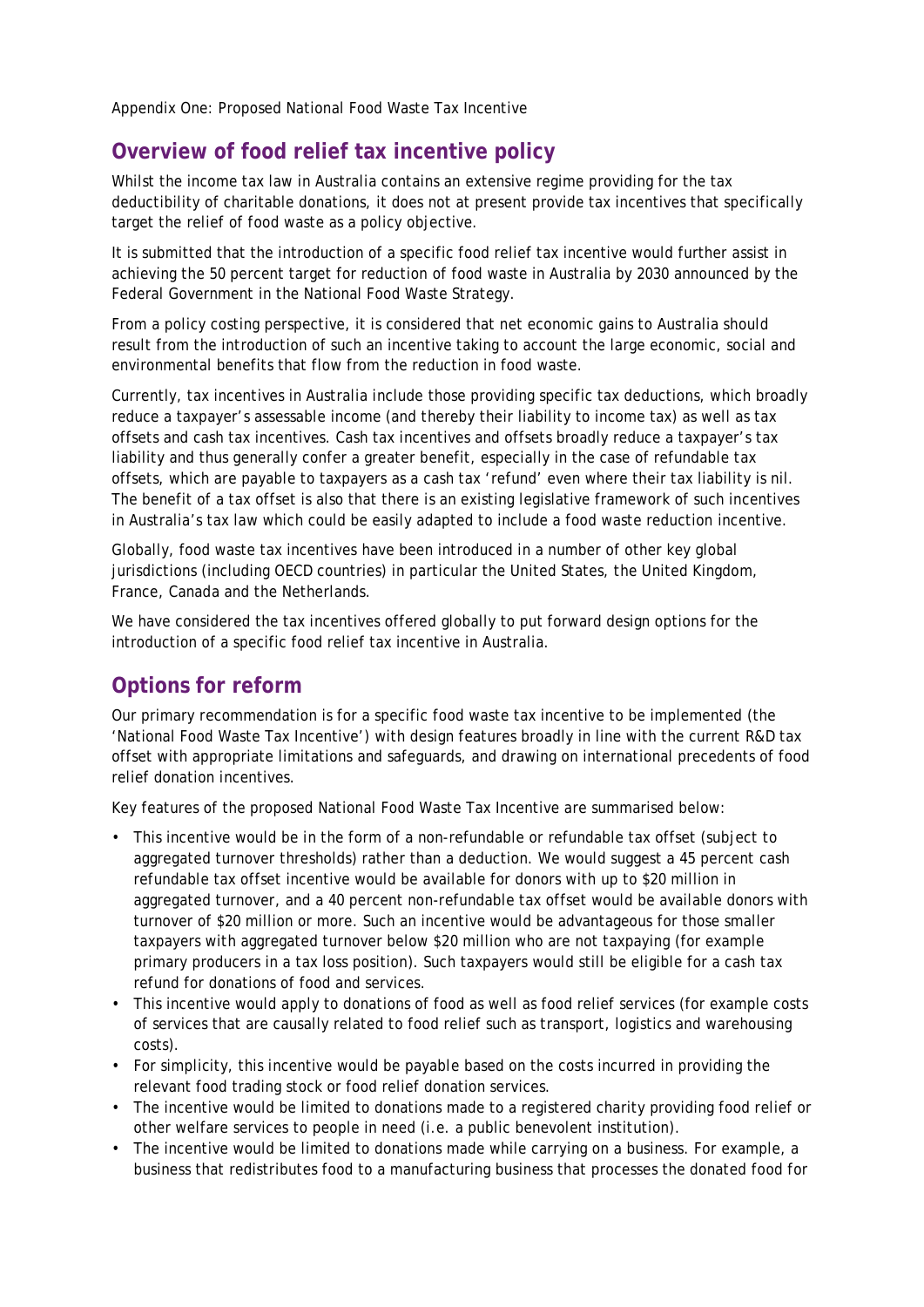redistribution to those in need would qualify for the tax incentive. The incentive would assist the food manufacturing industry that is currently not operating at full capacity because of the COVID-19 global pandemic by creating new employment opportunities.

• Appropriate safeguards could be put in place in terms of governance relating to this tax incentive. Specific reporting of food waste donations for which the tax incentive is claimed could be similar to, for example, the framework of the current Taxable Payments Annual Reporting ('TPAR') regime providing details to the ATO of all donations subject to the Food Waste Incentive on an annual basis for data matching purposes.

If enacted, the proposed National Food Waste Incentive would contribute materially to stimulating activity in the economy at a time when this is needed. An incentive of this kind would support not only the donation of food but would also potentially create important flow-on economic activity including job creation by stimulating relevant supporting activities and services as a result of the incentive.

Our secondary option would be for an enhanced deduction option similar to that adopted by the United States, which would provide the taxpayer with a choice to deduct 200 percent of the cost or 120 percent of the market value provided.

### **Summary**

In summary, we consider that the introduction of a specific food tax incentive in Australia (covering both the donation of food as well as related services, including freight, packaging, storage and distribution) should further incentivise the reduction of food waste in Australia giving rise to large net social, economic and environmental returns for all Australians both now and into the future.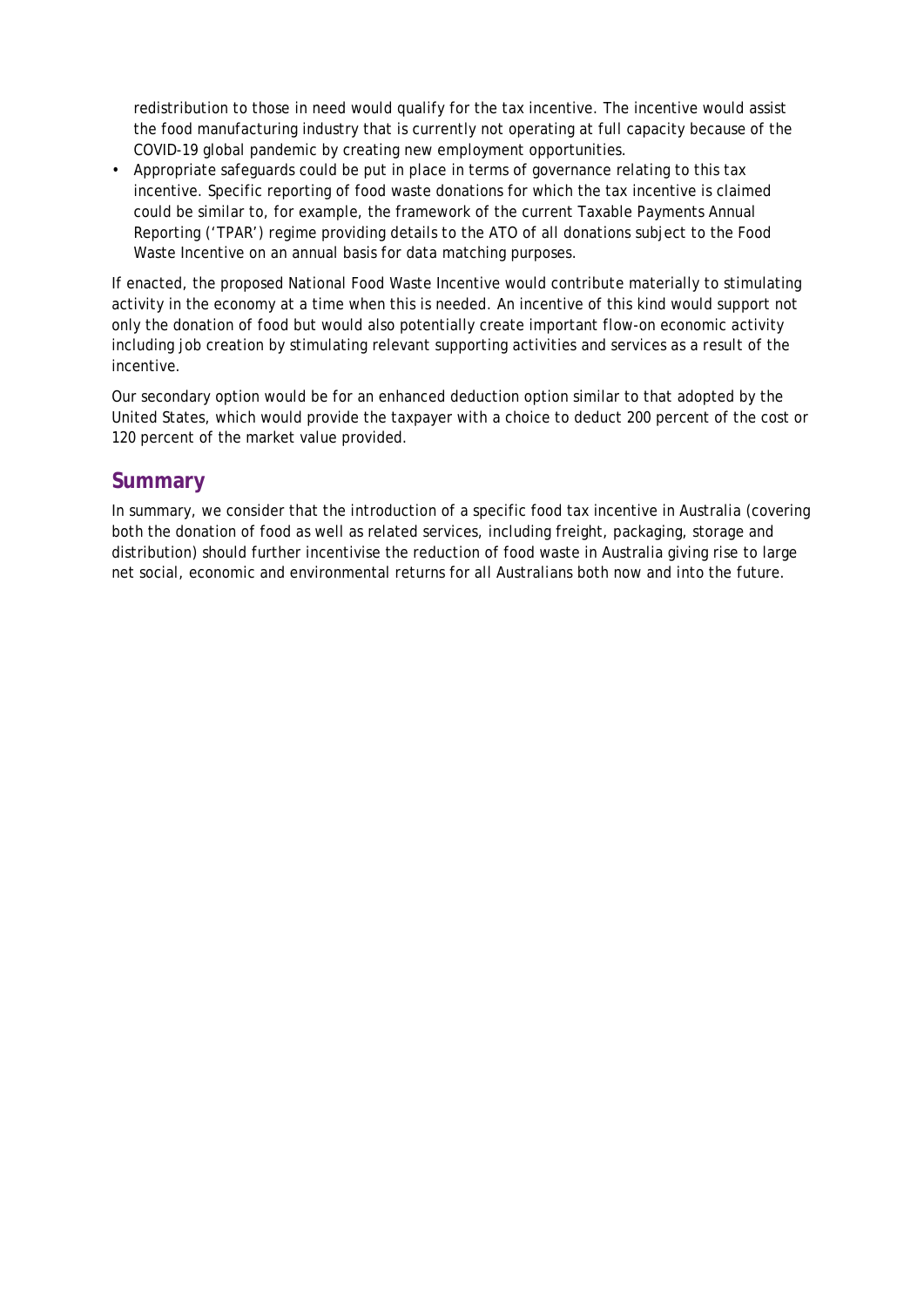Appendix Two: Policy costing request - supporting the National Food Waste Tax Incentive

# **Description of policy**

#### **Purpose or intention of the policy:**

The introduction of the proposed National Food Waste Tax Incentive (covering both the donation of food as well as related services, including freight, packaging, storage and distribution) will incentivise businesses to reduce food waste in Australia giving rise to large net social, economic and environmental returns.

This will assist in achieving the 50 percent target for reduction of food waste in Australia by 2030 announced by the Federal Government in the National Food Waste Strategy.

The National Food Waste Tax Incentive has been designed considering the existing legislative framework in Australia and considering food waste tax incentives globally.

#### **Summary of policy specification**

(as applicable, please attach copies of relevant policy documents or announcements):

Our policy recommendation includes a primary and a secondary option for a tax incentive. Our primary recommendation is for a refundable or non-refundable tax offset to be implemented with design features similar to the current R&D tax incentive and including appropriate limitations and safeguards. Our secondary option would be for an enhanced deduction option similar to that adopted by the United States, which would provide the taxpayer with a choice to deduct 200 percent of the cost or 120 percent of the market value of goods or services provided.

#### **Intended date of implementation:**

Potentially 6 months after being legislated, or the beginning of the income year of legislation.

#### **Intended duration of policy:**

The recommendation is intended to be implemented as an ongoing policy, but there is possibility for review in the future to assess costs.

# **Details of any transitional arrangements associated with policy implementation:**

N/A

#### **Is the policy part of a package?**

(If yes, list the components and interactions with proposed or existing policies.)

No

#### **Will funding/thresholds/rates require indexation?**

(If yes, list factors to be used.)

No

#### **Where relevant, is funding for the policy to be demand driven or a capped amount?**

(If a capped amount, are the costs of administering the policy to be included within the capped amount or are they additional to the capped amount?)

The policy is demand driven as it depends on uptake of the policy.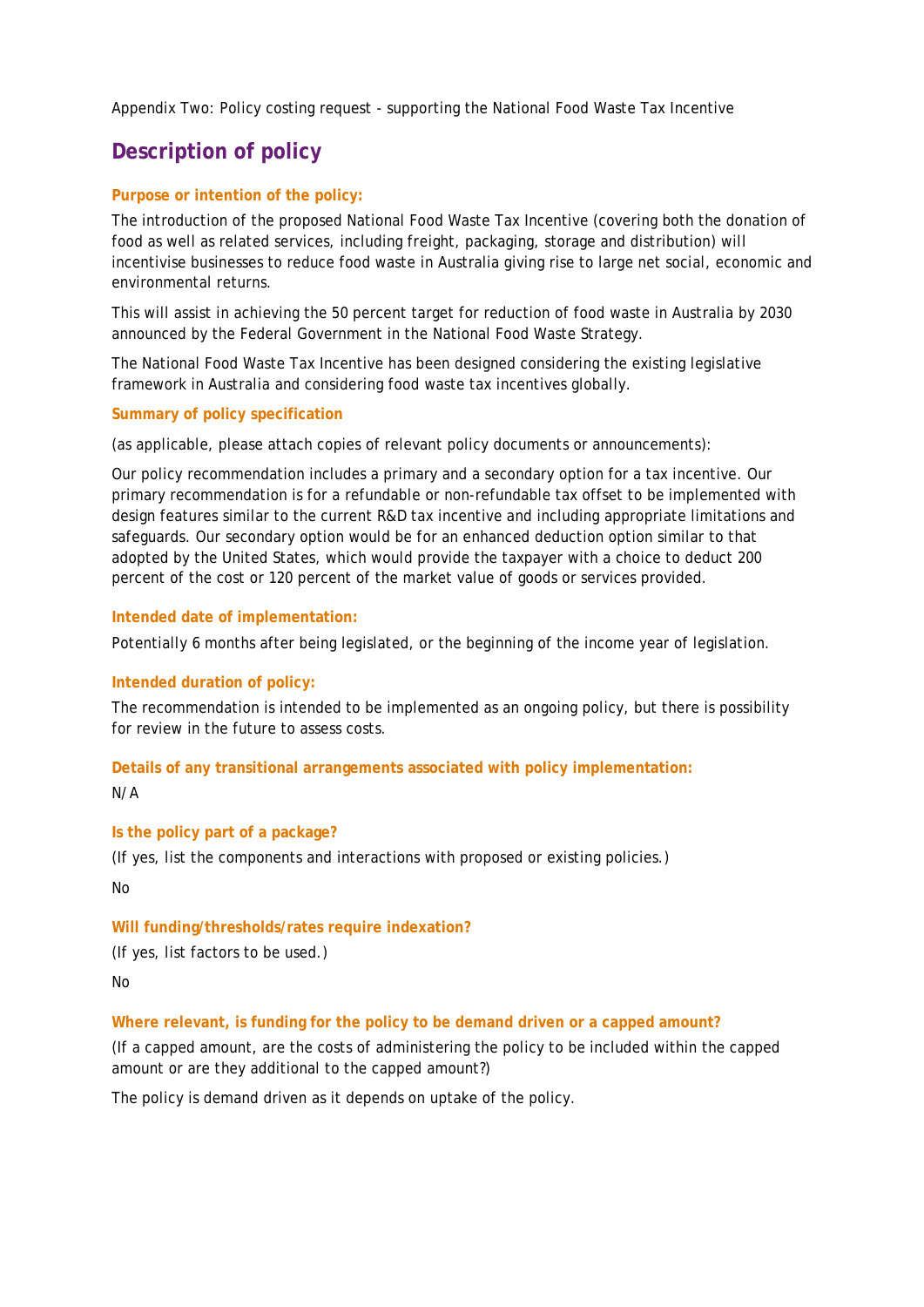#### **Will third parties (for example the States/Territories) have a role in funding or delivering the policy?**

(If yes, is the Australian Government contribution capped, with additional costs to be met by third parties, or is another funding formula envisaged?)

No

#### **Are there associated savings, offsets, or expenses?**

(If yes, please provide details.)

Currently, food waste is estimated to cost the Australian economy over \$20 billion annually.

The introduction of the proposed National Food Waste Tax Incentive (covering both the donation of food as well as related services, including freight, packaging, storage and distribution) will incentivise businesses to reduce food waste in Australia giving rise to large net social, economic and environmental returns.

The current social return of the activities of Foodbank and its fellow stakeholders alone has been estimated to be \$571 million per annum (calculated as A\$23 per kilogram of food donated multiplied by food and grocery items delivered by Foodbank and its stakeholders alone of 24.8 million kilograms). The social return on investment of Foodbank's activities alone in 2018 was estimated at \$980 million.

Social, economic and environmental benefits of approximately A\$2 billion per annum could be estimated by multiplying the estimated A\$23 of social, economic and environmental value created per kilogram of food donated against an estimated donation of 87 million kilograms of food.

Implementation of the policy would directly assist in achieving the targets of the Federal Government's National Food Waste Strategy (i.e. to achieve the target of halving food waste by 2030), whilst injecting additional stimulus into the economy and creating jobs across Australia for the future.

#### **Does the policy relate to a previous budget measure or program?**

(If yes, which measure or program?)

No.

#### **Administration of policy:**

(Who will administer the policy (for example, Australian Government entity, the States, nongovernment organisation, etc)?

It is proposed the tax incentive would be a Federal tax policy administered by the Australian Taxation Office.

#### **Are there any specific administrative arrangements for the policy (for example, eligibility assessments) that need to be considered?**

This tax policy would be implemented as an aspect of the Australian tax self-assessment system.

The tax incentive as with other tax policies will require taxpayers to determine their own taxable income and file their annual income tax return.

Potentially, there may be some administrative costs incurred by the ATO in the implementation and ongoing administration of the food waste tax assessment scheme. Appropriate safeguards would also be applied.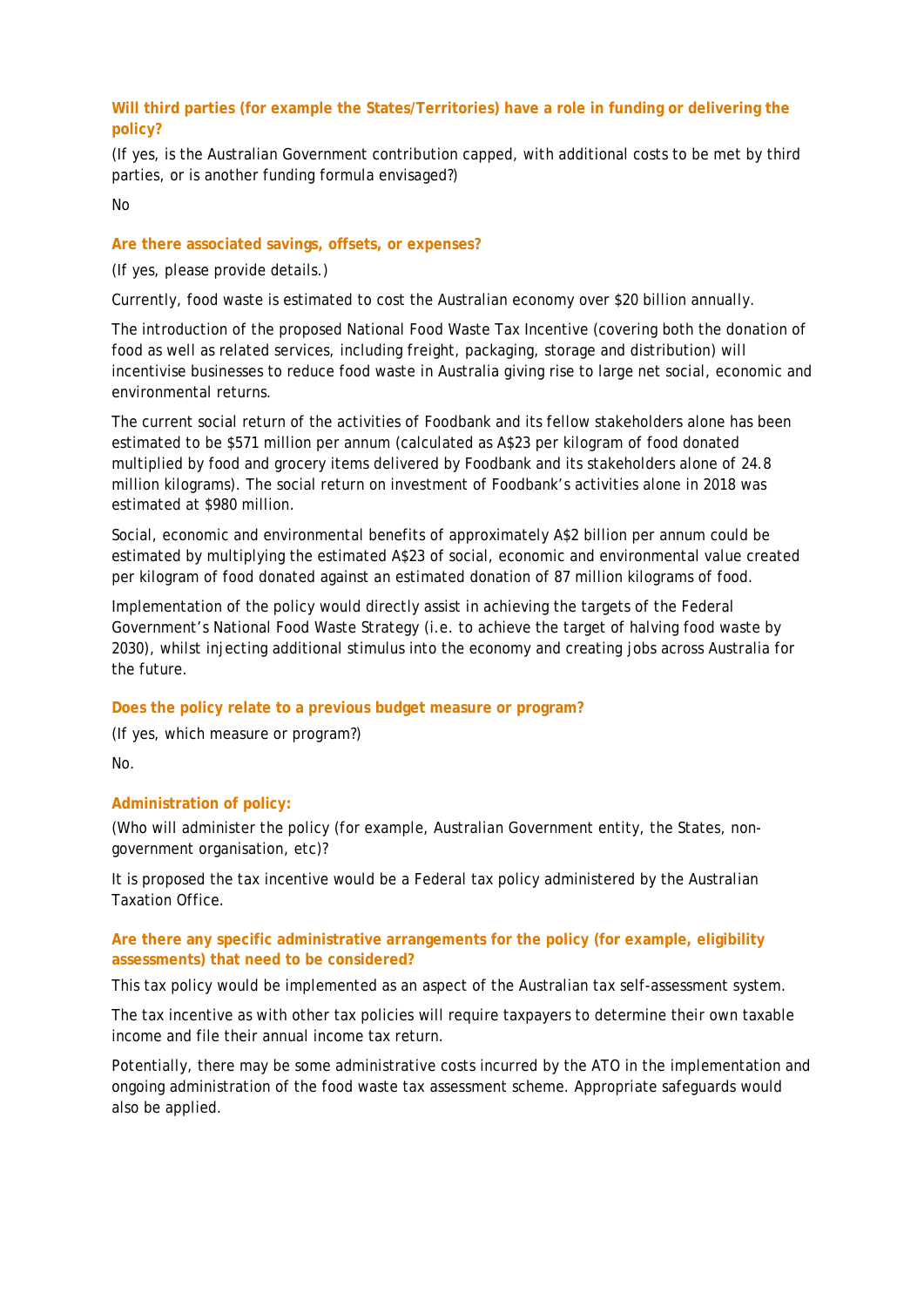#### **Other analysis and supporting information**

(Please provide any existing analysis or supporting information that may assist in costing the proposal, including:

Has the policy been costed by a third party?

If yes, please provide a copy of this costing and its assumptions?)

No

**What are the estimated costs each year? Are these provided on a cash or fiscal basis? What assumptions have been made in deriving the expected financial impact?**

#### Estimated costs

We have estimated the incentive to have a direct cost to Federal Government revenue of approximately A\$50 - \$100 million per annum, calculated as follows:

- A \$522 million direct cost estimate is based on an average retail value of food of A\$6 per kilogram, and an estimated annual demand of 87 million kilograms of food donations.
- Based on the application of a non-refundable tax offset of 40% applicable to a corporate taxpayer paying tax at a 30% tax rate, a tax incentive of 10% would be available (\$52 million)
- Based on the application of a refundable tax offset of 45% applicable to a small business taxpayer paying tax at a 25% rate (applicable from the 2021-22 income year), a refundable tax incentive of 20% would be available (\$104 million).

The above costs appear small in comparison to the large offsetting social, economic and environmental benefits of approximately A\$2 billion per annum (outlined above) and against the current cost of food waste to the Australian economy of over \$20 billion annually.

#### **List major data sources utilised to develop or cost the policy**

(for example, ABS catalogue number 3201.0)

Arcadis, 2019, National Food Waste Baseline Final Assessment Report. https://www.environment.gov.au/system/files/pages/25e36a8c-3a9c-487c-a9cb-66ec15ba61d0/files/national-food-waste-baseline-final-assessment.pdf

Commonwealth of Australia, 2017, National Food Waste Strategy: Halving Australia's food waste by 2030.

https://www.environment.gov.au/protection/waste-resource-recovery/publications/national-foodwaste-strategy

Food Innovation Australia Limited, 2019. A Roadmap for reducing Australia's Foodwaste by half by 2030 Report. https://fightfoodwastecrc.com.au/a-roadmap-to-halve-food-waste-by-2030/

Fight Food Waste Cooperative Research Centre, 2019. Enhancing Foodbank's Stakeholder Engagement. Available at: https://fightfoodwastecrc.com.au/wpcontent/uploads/2019/06/foodbank\_stakeholders.pdf

Foodbank, 2019 The Case for a National Food Security Strategy https://www.foodbank.org.au/wpcontent/uploads/2019/04/Case-for-National-Food-Security-Strategy-2019.pdf

Foodbank, 2019. Federal Election 2019: Funding and Policy Priorities Available at: https://www.foodbank.org.au/wp-content/uploads/2019/04/Foodbank-Funding-Policy-Priorities-2019-1.pdf

Foodbank, 2019, Hunger Report. https://www.foodbank.org.au/wpcontent/uploads/2019/10/Foodbank-Hunger-Report-2019.pdf?state=nsw-act